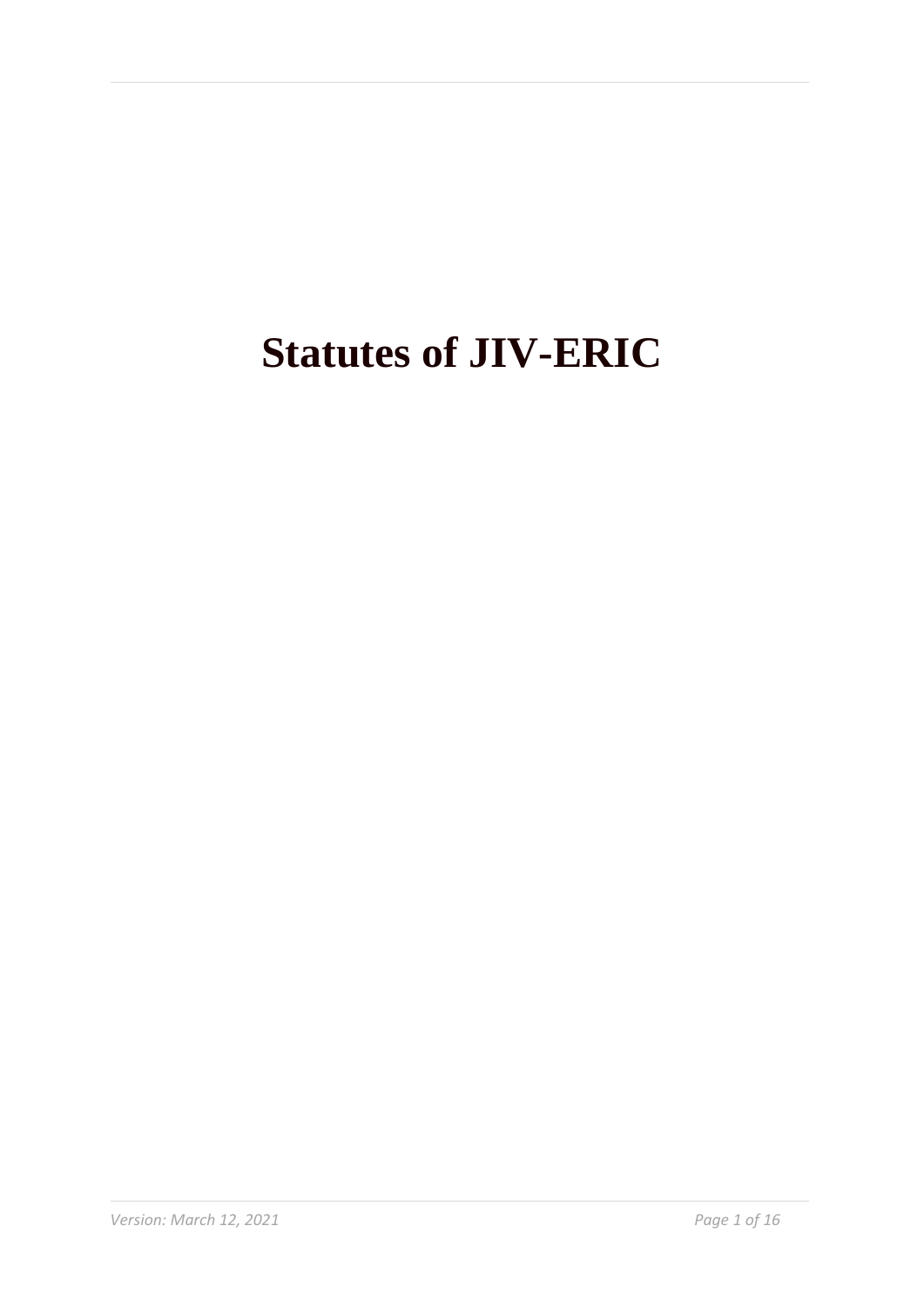#### **PREAMBLE**

RECOGNISING the longstanding organisation of the Joint Institute for Very Long Baseline Interferometry in Europe and the importance for the European Research Area it was agreed by the parties to transfer all operational activities from the Dutch national legal entity "Stichting JIVE" into a legal entity under the Regulation (EC) No 723/2009 to be named "JIV-ERIC".

#### Whereas:

The European VLBI Network (EVN) is a longstanding consortium with flexibly expandable structure that offers an astronomical observing facility through joint observations of radio telescopes across Europe and other continents and which is used by a vital and globally distributed scientific community. The EVN has been proven to maintain very high standards and a very stable network for more than two decades.

Within the EVN, the Joint Institute for VLBI in Europe (JIVE) has been established in 1993 as a Dutch national legal entity (Stichting/Foundation) to implement central services and in particular the data processing (correlation) of the collected telescope data. It offers the users of the EVN support in proposing, processing and interpreting the observations of the EVN. It also provides feedback on the data quality delivered by the telescopes. JIVE provides the essential infrastructure for the joint observations of the EVN and other networks. JIVE has an active role in enhancing the capabilities of the EVN by developing new techniques, notably concerning the central processing and user services.

In this and other activities JIVE has acted as the representative of the EVN, in particular when carrying out EC programmes. The relationship of the JIVE infrastructure and EVN is addressed in the EVN Consortium Memorandum of Agreement (MoA) concluded in Berlin on 22 November 2002.

JIVE is currently legally framed in a Dutch Foundation. The ERIC is an appropriate legal entity to the science mission and ambitions of JIVE. The legal framework of a European Research Infrastructure Consortium (ERIC) is incorporated under the provisions of Regulation (EC) No 723/2009.

The establishment of JIV-ERIC will provide more sustainability to the longstanding collaboration of nationally established research institutes in the field of Very Long Baseline Interferometry. The VLBInetworks are critical and key technology for leading and future research infrastructures in radio astronomy.

The JIVE correlator is the core of the JIV-ERIC infrastructure. It is an essential central component to form the VLBI Research Infrastructure. JIV-ERIC shall continue the existing collaboration and contractual obligations with all the EVN-partners and structure and align this with the JIV-ERIC mission. JIV-ERIC will correlate any EVN projects. Additionally, JIV-ERIC will promote and implement the use of VLBI and other radio-astronomy techniques.

IT WAS AGREED among the founding Members to establish and implement JIV-ERIC in compliance with the following provisions.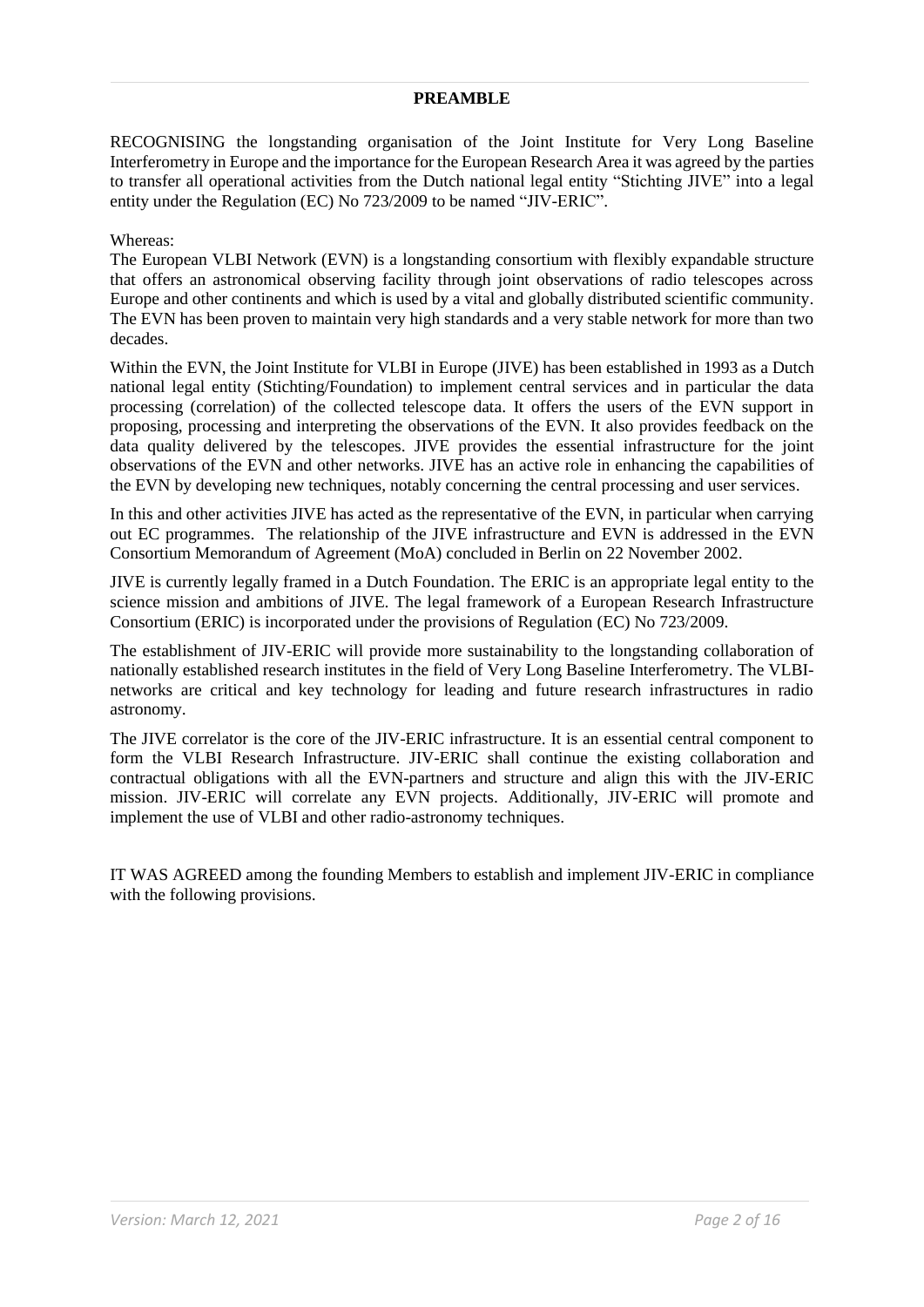## CHAPTER 1

### **GENERAL PROVISIONS**

#### *Article 1*

#### **Name, Seat and Working Language**

- 1**.** There shall be a European Research Infrastructure Consortium called Joint Institute for VLBI (Very Long Baseline Interferometry) hereinafter referred to as JIV-ERIC.
- 2. JIV-ERIC shall be a research infrastructure active in the JIV-ERIC member countries, as well as in observer countries and other countries where JIV-ERIC has established agreements in accordance with Article 8(1) of the Statutes.
- 3. JIV-ERIC shall have the legal form of a European Research Infrastructure Consortium (ERIC) incorporated under the provisions of Regulation (EC) No 723/2009 of 25 June 2009 and be named 'JIV-ERIC'.
- 4. JIV-ERIC shall have its statutory seat in Dwingeloo, the Netherlands.
- 5. The working language of JIV-ERIC is English.

#### *Article 2*

#### **Tasks and Activities**

- 1. JIV-ERIC shall promote and implement the use of VLBI and other radio astronomical techniques. In particular JIV-ERIC shall operate and develop the data processor, often referred to as the correlator, and service the scientists that use EVN facilities. JIV-ERIC shall correlate all EVN projects, which are approved by the EVN Programme Committee and scheduled by the EVN Scheduler and indicated for correlation at JIV-ERIC on the EVN Block Schedule.
- 2. JIV-ERIC shall advance very long baseline interferometry between the telescopes of the partners of the EVN and other networks. JIV-ERIC shall organise and facilitate support for operating the EVN and other networks and other related activities in the field of radio astronomy necessary to achieve its aim.
- 3. JIV-ERIC shall operate on a non-economic basis. In order to further promote innovation as well as transfer of knowledge and technology, limited economic activities may be carried out as long as they do not jeopardise the core activities.

#### CHAPTER 2

#### **MEMBERSHIP**

*Article 3*

## **Membership and Representatives**

- 1. The following entities may become Member of JIV-ERIC or Observer without voting rights:
	- (a) Member States;
	- (b) Associated countries;
	- (c) Third countries other than associated countries;
	- (d) Intergovernmental organisations.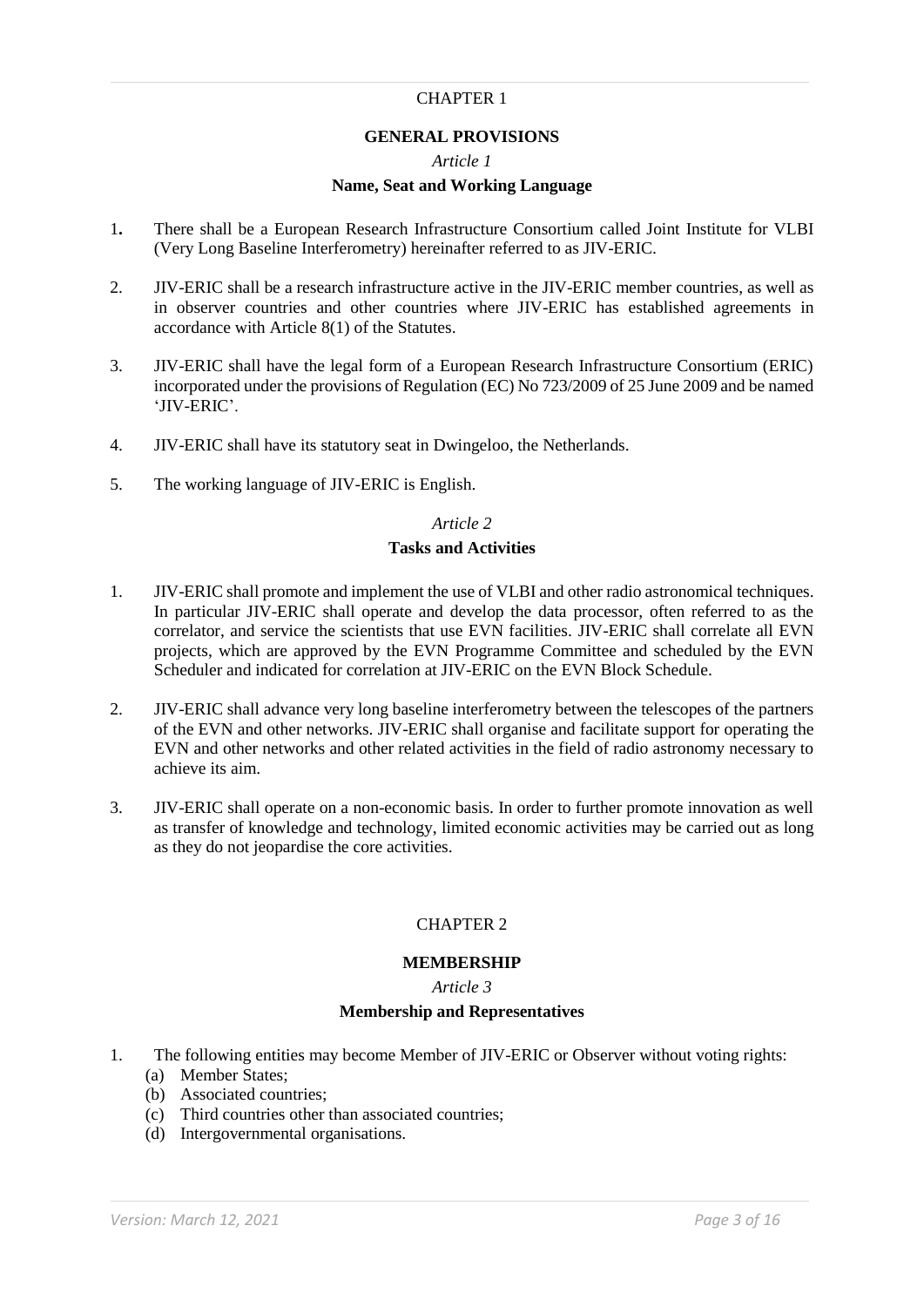- 2. Any Member or Observer may be represented by one public entity or one private entity with a public service mission, of its own choice and appointed according to its own rules and procedures.
- 3. The current JIV-ERIC Members, Observers and their representatives are listed in Annex 1. Annex 1 shall be updated by the Executive Director. The Members at the time of submission of the ERIC application shall be referred to as founding Members.

## **Admission of Members**

- 1. The terms for admission of new Members are the following: (a) the admission of new Members shall require the approval of the Council; (b) applicants shall submit a written application to the Chair of the Council; (c) the application shall describe how the applicant will contribute to JIV-ERIC objectives and activities, fulfil its obligations and nominate an empowered legally entitled entity as representative.
- 2. The initial term for membership is five years.

## *Article 5*

## **Withdrawal of a Member, Termination of Membership**

- 1. No Member shall withdraw within the first five years of the establishment of JIV-ERIC unless the Membership has been entered into for a specified shorter period. After the first five years of the establishment of JIV-ERIC, a Member may withdraw at the end of a financial year following a request at least 12 months prior to the withdrawal.
- 2. A Member may withdraw should the Council decide to raise the annual contribution as specified in Annex 2. Notwithstanding Article 5(1), a Member wishing to withdraw may do so within six months after the proposal to raise the contribution is adopted by the Council.
- 3. The withdrawal shall become effective at the end of the financial year on the condition that the withdrawing Member has fulfilled its obligations.
- 4. The Council shall have the power to terminate the membership of a Member if the following conditions are met:

(a) the Member is in serious breach of one or more of its obligations under these Statutes;

(b) the Member has failed to rectify such breach within a period of six months after notification. The Member shall be given the opportunity to contest the decision of termination and to present its position to the Council.

## CHAPTER 3

## **OBSERVERS AND PARTICIPATING RESEARCH INSTITUTES**

#### *Article 6*

## **Admission of Observers**

1. States and intergovernmental organisations that are willing to contribute to JIV-ERIC and have the intention to become Member, may apply for Observer status.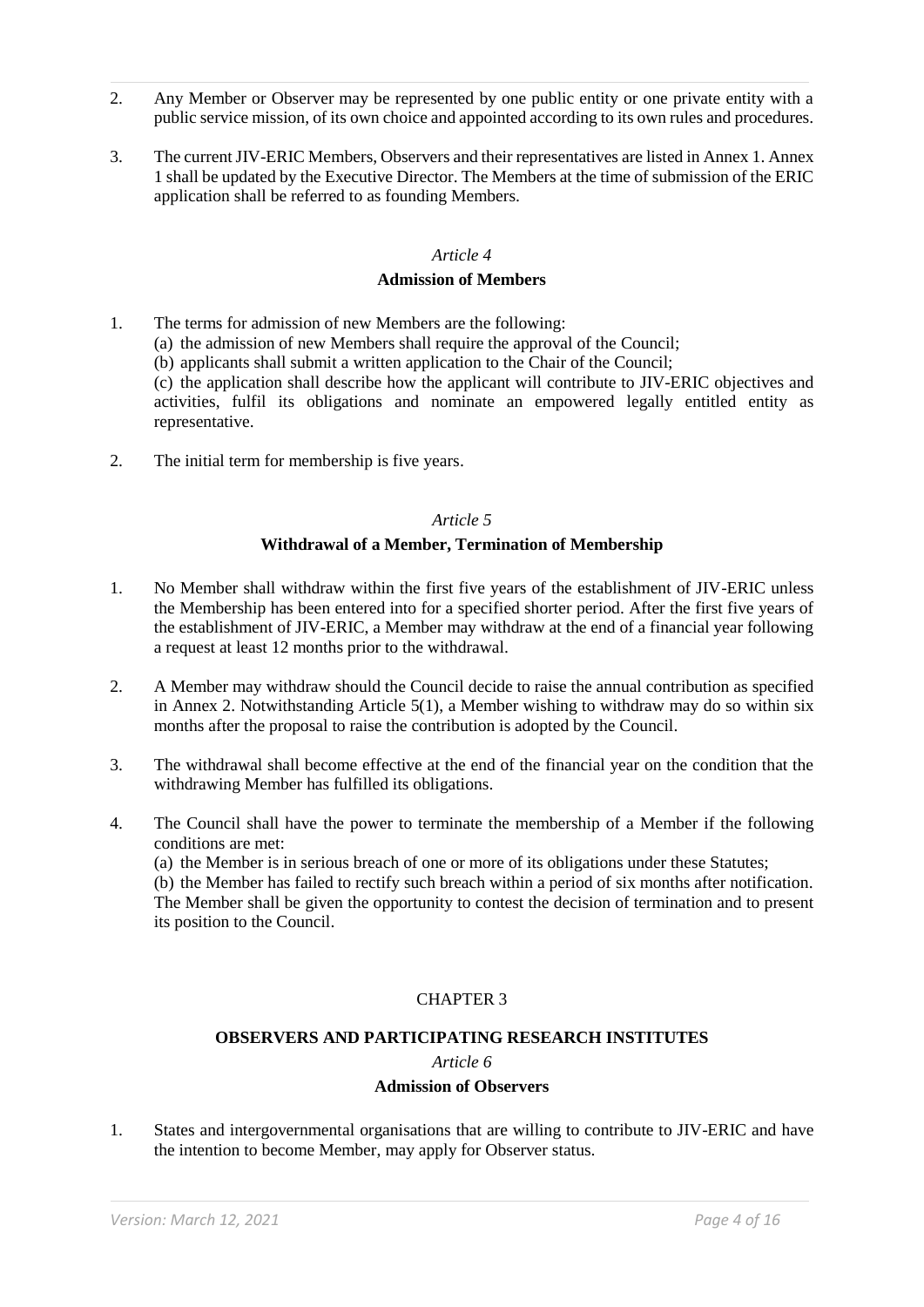- 2. The terms for admission of Observers are the following:
	- (a) observers shall be admitted for an initial term of three years;
	- (b) the admission of Observers shall require the approval of the Council; and

(c) applications shall be made in writing to the Chair of the Council, and shall describe how the applicant shall collaborate towards the JIV-ERIC objectives and activities and nominate an empowered legally entitled entity as representative.

3. The Observer may apply for membership at any time.

### *Article 7*

## **Withdrawal of an Observer, Termination of observer status**

- 1. The initial term for Observer status is three years.
- 2. The withdrawal of an Observer shall become effective at the end of the financial year on the condition that the withdrawing Observer has fulfilled its obligations.
- 3. The Council shall have the power to terminate the Observer status of an Observer if the following conditions are met:

(a) the Observer is in serious breach of one or more of its obligations under these Statutes; and (b) the Observer has failed to rectify such breach within a period of six months after notification. The Observer shall be given the opportunity to contest the decision of termination and to present its position to the Council.

#### *Article 8*

## **Participation by Research Institutes in JIV-ERIC**

- 1. JIV-ERIC may enter into a Collaboration Agreement with research institutes which operate a VLBI element or represent the national interest in the VLBI collaboration and are not in countries that are a Member or an Observer. The Collaboration Agreement shall establish the terms and conditions under which the national research institutes may join the JIV-ERIC infrastructure and commit to the tasks and activities set out in Article 2.
- 2. The Collaboration Agreement shall include the agreed contribution, the right to contribute data for processing at the central facilities of JIV-ERIC and the right to attend the Council meetings, the right to receive the agenda and attached documents and to express an opinion on the operational activities of JIV-ERIC in the Council meetings.
- 3. The Collaboration Agreement shall be concluded by the Executive Director of JIV-ERIC.
- 4. To settle the amount of the annual contribution of the research institutes the same principles as outlined in Annex 2 shall be taken as a guiding principle. Specifically this takes into account the annual operational effort towards the local element that participates in the VLBI infrastructure.

## CHAPTER 4

## **RIGHTS AND OBLIGATIONS**

## *Article 9* **Rights and Obligations of Members**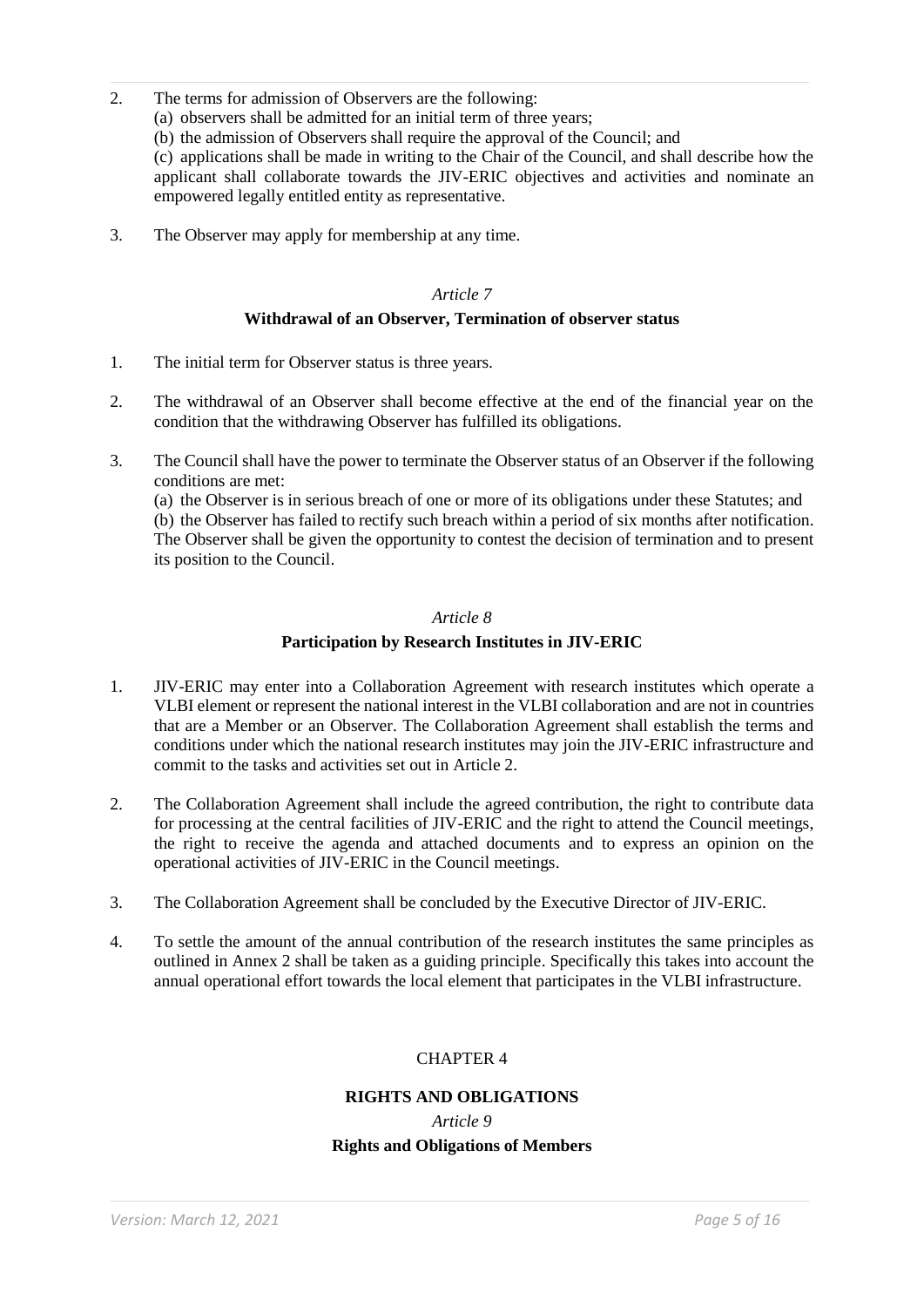1. Rights of Members include:

(a) to attend and vote at the Council;

(b) to participate in the development of long-term strategies and policies and in the decision making procedures concerning JIV-ERIC;

Additional benefits of the Members include:

(c) to let their research community participate in JIV-ERIC events, such as summer schools, workshops, conferences, training courses at preferential rates, space permitting;

(d) to let their research community have access to support from JIV-ERIC in developing relevant systems, processes and services;

(e) the right to contribute data for processing at the central facilities of JIV-ERIC and to receive support from JIV-ERIC.

- 2. Each Member shall appoint two representatives; at least one of the representatives shall have scientific expertise and represent the research institutes that are providing resources to JIV-ERIC.
- 3. Each Member:

(a) shall pay contributions decided by the Council and described in Annex 2;

(b) shall empower its representatives with the full authority to vote on all subjects discussed during the Council meeting;

(c) may appoint or empower a local institute or infrastructure consortium for carrying out its obligations resulting from these Statutes.

4. In addition to the agreed contribution as referred to in Article 9(3)(a) other contributions may be provided by Members individually or jointly - in cooperation with other Members, Observers or third parties. Such contributions, in cash or in kind, shall be subject to approval by the Council.

#### *Article 10*

## **Rights and Obligations of Observers**

- 1. Rights of Observers shall include the right:
	- (a) to attend the meeting of the Council without a right to vote;
	- (b) to express their opinion on the agenda of the Council;
	- (c) to receive the agenda, including the attached documents;
	- (d) for the relevant scientific and technical community to participate in JIV-ERIC events.
- 2. Each Observer:

(a) shall appoint two representatives, at least one of the representatives shall represent the nationally established institutes which provide resources to JIV-ERIC;

(b) shall set out the activities in the frame of their collaboration towards the JIV-ERIC objectives as referred to in Article 2;

(c) shall submit an annual statement to the Council to evaluate their collaboration towards the JIV-ERIC objectives;

(d) may empower its representative to carry out the obligations referred to under Article 10(2)(b).

3. In addition to the agreed collaboration towards the JIV-ERIC objectives as referred to in Article 10(2)(b), other contributions may be provided by Observers individually or jointly in cooperation with other Members, Observers or third parties. Such contributions, in cash or in kind, shall be subject to approval by the Council.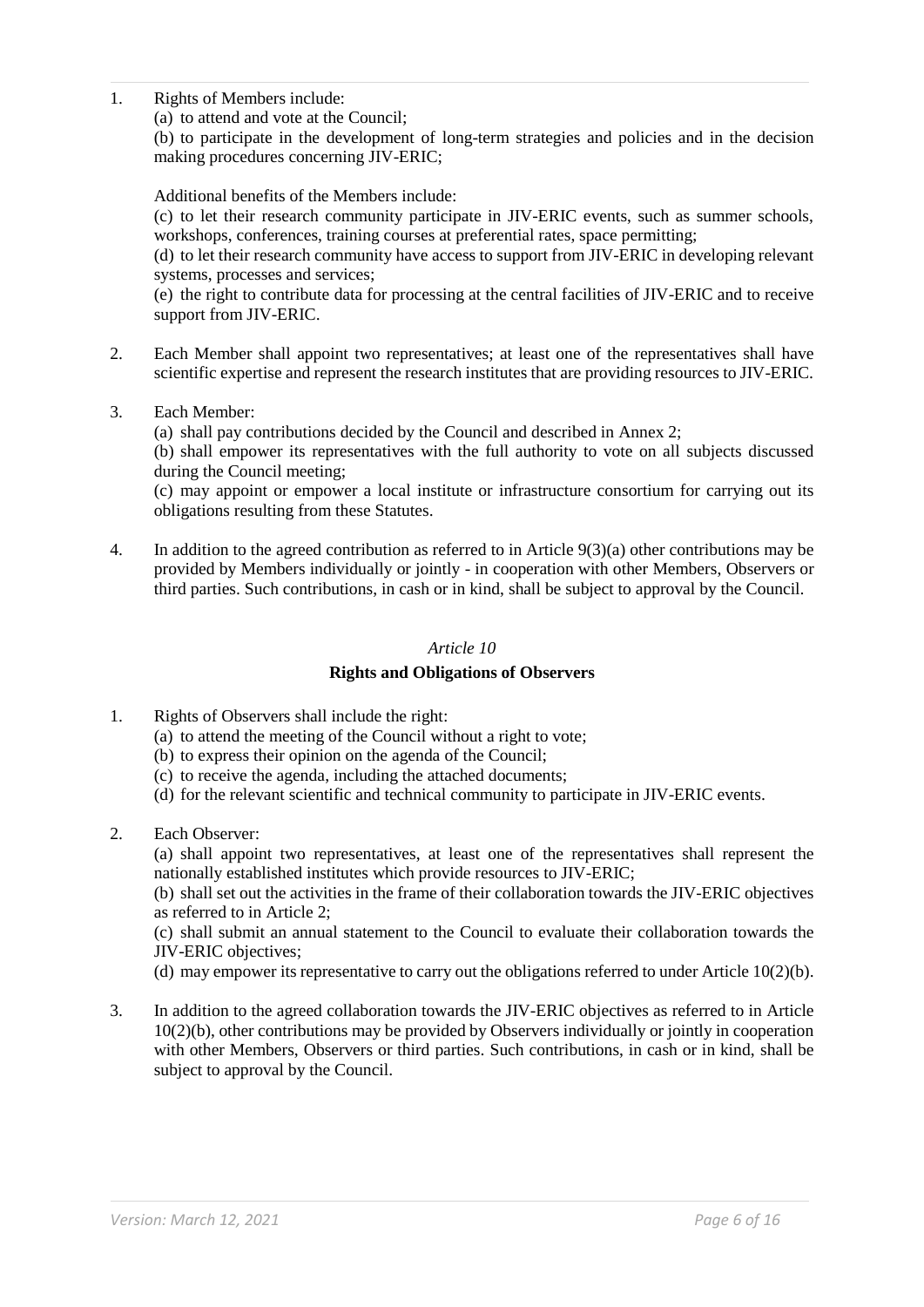#### CHAPTER 5

## **GOVERNANCE**

#### *Article 11*

#### **Governance and Management**

The governance structure of JIV-ERIC shall comprise the following organs:

- (a) the Council;<br>(b) the Executive
- the Executive Director.

## *Article 12*

#### **Council**

- 1. The Council shall be the governing body of JIV-ERIC and shall be composed of representatives of the Members and Observers of JIV-ERIC. Each Member shall have one vote. Each Member shall nominate one voting representative. Each delegation of Members and Observers may consist of up to two persons of whom at least one shall have relevant scientific expertise for JIV-ERIC (as referred to in Articles  $9(2)$  and  $10(2)$ ). The hosting institute shall be represented within the delegation of the Hosting Member.
- 2. The Council shall provide standing invitations for bodies or representatives of the EVN and the participating research institutes (as referred to in Article 8(1)) and where the Council decides it is relevant.
- 3. The Council shall adopt Rules of Procedure within such time as is reasonably practical after JIV-ERIC is established, including the Rules of Procedure as referred to in Articles 23(1), 25(1) and 26(1).
- 4. The Council shall meet at least once a year, and shall be responsible in accordance with the provisions of these Statutes for the overall direction and supervision of JIV-ERIC.
- 5. The Council shall aim for scientific excellence of the VLBI infrastructure as well as the consistency, coherence and stability of the services of the relevant research institutes providing resources to JIV-ERIC.
- 6. The Council shall at least have the authority to:

(a) decide on the strategies for the development of JIV-ERIC;

(b) adopt the annual work programme as proposed by the Executive Director that includes the annual budget, with the appropriations for the JIV-ERIC Coordination and Support Office and common services, and an outline for the longer term strategy;

(c) decide at least every five years the contribution of the Members and the Observers, following the principles for calculating as set out in Annex 2;

- (d) adopt the annual report of JIV-ERIC, and approve the audited financial accounts;
- (e) decide on the accession of a new Member or Observer;
- (f) decide on the termination of a Membership or an Observer status;
- (g) decide on proposals for amendments to the Statutes;
- (h) appoint, suspend and dismiss the Executive Director;
- (i) establish Subsidiary Bodies;
- (j) describe the mandate and specific activities of the Executive Director and provide guidelines for the Executive Director to conclude a Collaboration Agreement as referred to in Article 8(3).
- 7. The Council shall be convened by the Chair with at least four weeks' notice, and the agenda shall be circulated at least fourteen days before the meeting. Members shall have the right to suggest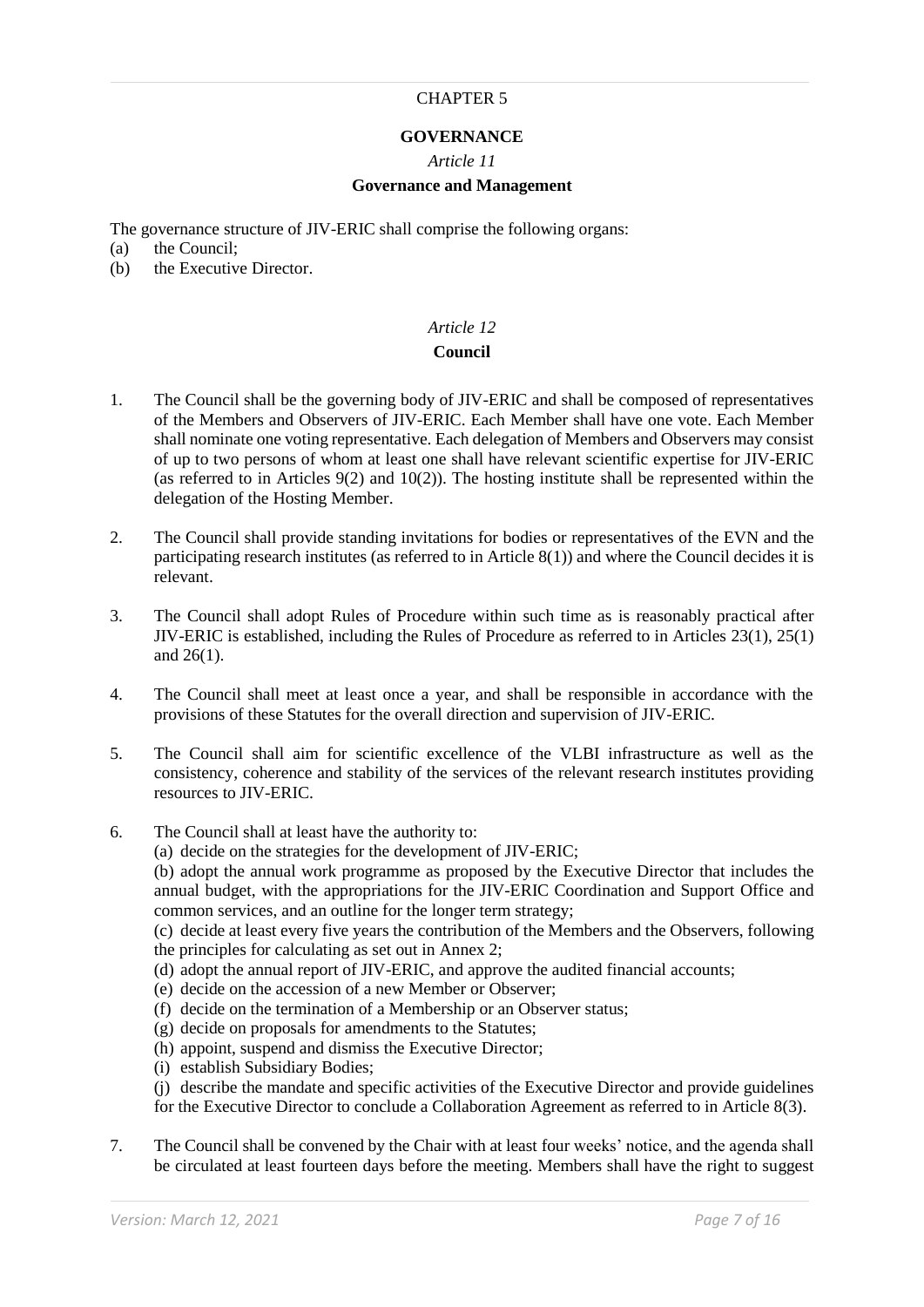matters for the agenda up to five days before the meeting. A meeting of the Council may be requested by at least 50% of the Members.

- 8. The Council shall elect a Chair by 75% majority of the votes. The Chair shall be elected for a two year term, renewable once.
- 9. The Council shall elect a Vice Chair by 75% majority of the votes. The Vice Chair shall substitute the Chair in his/her absence and in case of conflict of interest. The Vice Chair shall be elected for a two year term, renewable once.

#### *Article 13*

## **Decision making of the Council**

- 1. The Council shall not deliberate and decide validly unless a quorum of two-third of the Members is represented and present at the meeting.
- 2. On all decisions the Council shall use their best efforts to achieve consensus.
- 3. Failing consensus a simple majority of the votes cast shall be sufficient to pass a decision, except for decisions as mentioned in the Articles 12(8), 12(9), 13(4) and 13(5).
- 4. Decisions which require a majority of at least two-third of the votes cast, are decisions to:
	- (a) adopt or change the strategies for development of JIV-ERIC;
	- (b) terminate a Membership or Observer status;
	- (c) appoint, suspend or dismiss the Executive Director;
	- (d) establish Subsidiary Bodies;
	- (e) adopt or change Rules of Procedures ;
	- (f) adopt and amend the annual work programme and annual budget.
- 5. Decisions which require unanimity of all JIV-ERIC Members present are decisions to:
	- (a) submit a proposal to the Commission to amend the Statutes;
	- (b) adopt and amend the principles for calculating the contribution as referred to in Annex 2;
	- (c) decide on the contributions to be paid by the Members and Observers;
	- (d) terminate JIV-ERIC.
- 6. Decisions referred to in Articles 13(4) and 13(5) may be taken only if all Members are informed on the proposed decisions at least two weeks in advance of the meeting. Amendments to the Statutes and to Annex 2, as referred to in Article 13(5) (a) and (b), may be taken only if all Members are informed of the exact wording of the amendment at least two months in advance of the meeting.
- 7. Any amendment of the Statutes shall be subject to the provisions laid down in Article 11 of Regulation (EC) No 723/2009.

## *Article 14*

#### **Executive Director**

1. The Council shall appoint the Executive Director of JIV-ERIC for a term of five years, renewable. The Executive Director of JIV-ERIC shall be in charge of the scientific development of JIV-ERIC. The Executive Director shall be responsible for the implementation of the decisions of the Council and the day-to-day management of all operational activities of JIV-ERIC, including the Coordination and Support office activities and the development of the correlator.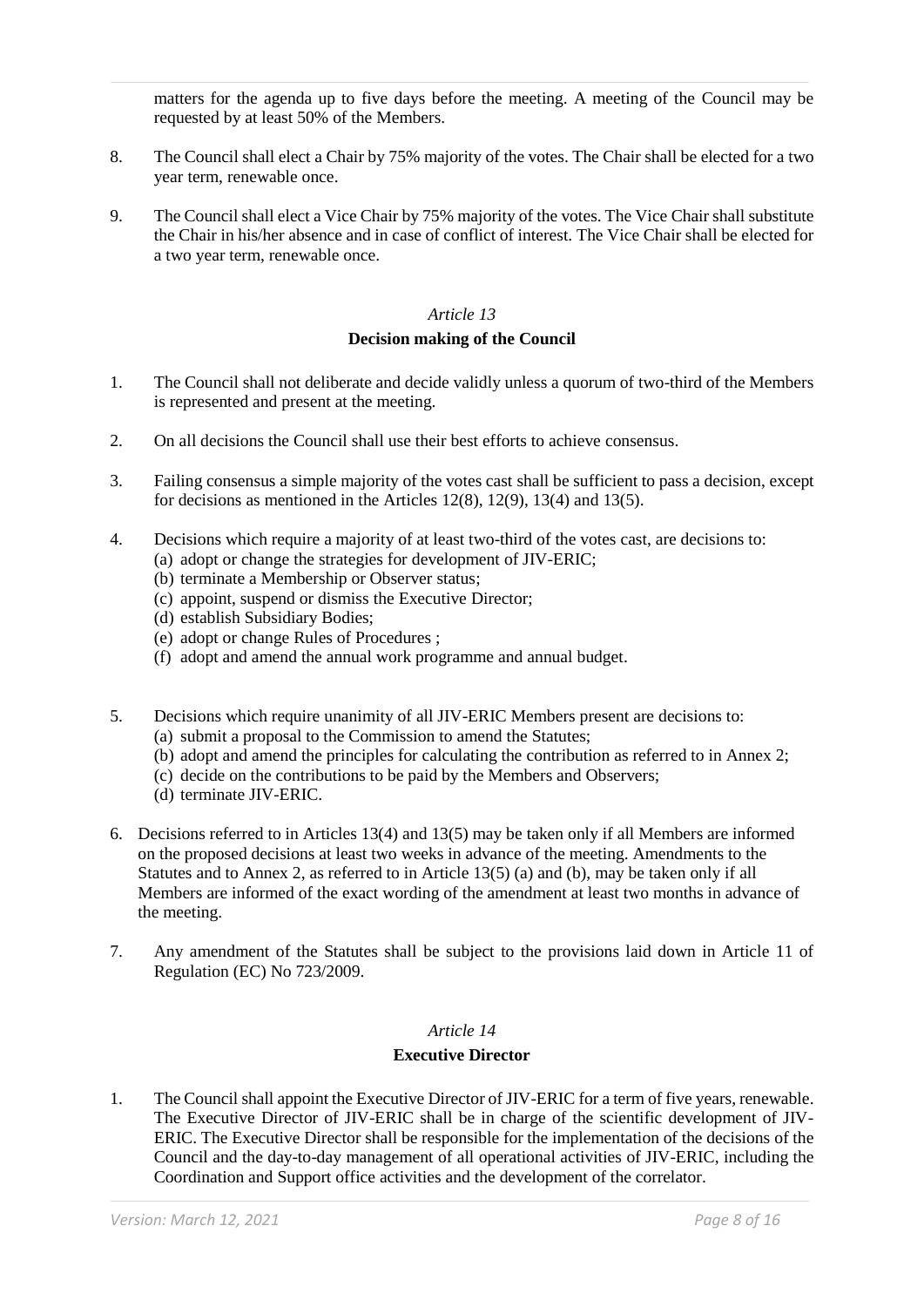- 2. The Executive Director shall be the legal representative of JIV-ERIC.
- 3. The Executive Director shall develop and submit for adoption by the Council the annual work programme as referred to in Article 12(6) (b).
- 4. Once the annual work programme is adopted by the Council, the Executive Director shall be in charge of the execution of the annual work programme, as referred to in Article 12(6) (b).
- 5. The Executive Director may establish a committee(s) to assist him/her in the implementation of the activities of JIV-ERIC.

#### **JIV-ERIC Coordination and Support Office**

JIV-ERIC Coordination and Support Office shall be the central management office for the daily operations of JIV-ERIC. It supports the day-to-day management of JIV-ERIC, including assistance to the Council. It shall be set up and managed by the Executive Director.

## CHAPTER 6

## **FINANCE & REPORTING TO THE EUROPEAN COMMISSION**

#### *Article 16*

## **Budgetary principles and accounts**

- 1. JIV-ERIC funds may only be used for purposes as laid down under these Statutes.
- 2. JIV-ERIC shall administer its own assets in accordance with tax regulations. To achieve its objectives, JIV-ERIC may acquire, use and manage third party funds.
- 3. The financial year of JIV-ERIC shall begin on 1 January and shall end on 31 December of each year.
- 4. All items of revenue and expenditure of JIV-ERIC shall be included in estimates to be drawn up for each financial year and shall be shown in the annual budget. The annual budget shall be in compliance with commonly accepted principles of transparency.
- 5. The accounts of JIV-ERIC shall be accompanied by an audited report on budgetary and financial management of the financial year.
- 6. JIV-ERIC shall be subject to the requirements of the applicable law as regards preparation, filing, auditing and publication of accounts.
- 7. JIV-ERIC shall ensure that the appropriations are used in accordance with the principles of sound financial management.
- 8. JIV-ERIC shall record the costs and revenues of its economic activities separately.
- 9. The JIV-ERIC Coordination and Support Office shall be responsible for keeping an accurate account of all receipts and disbursements.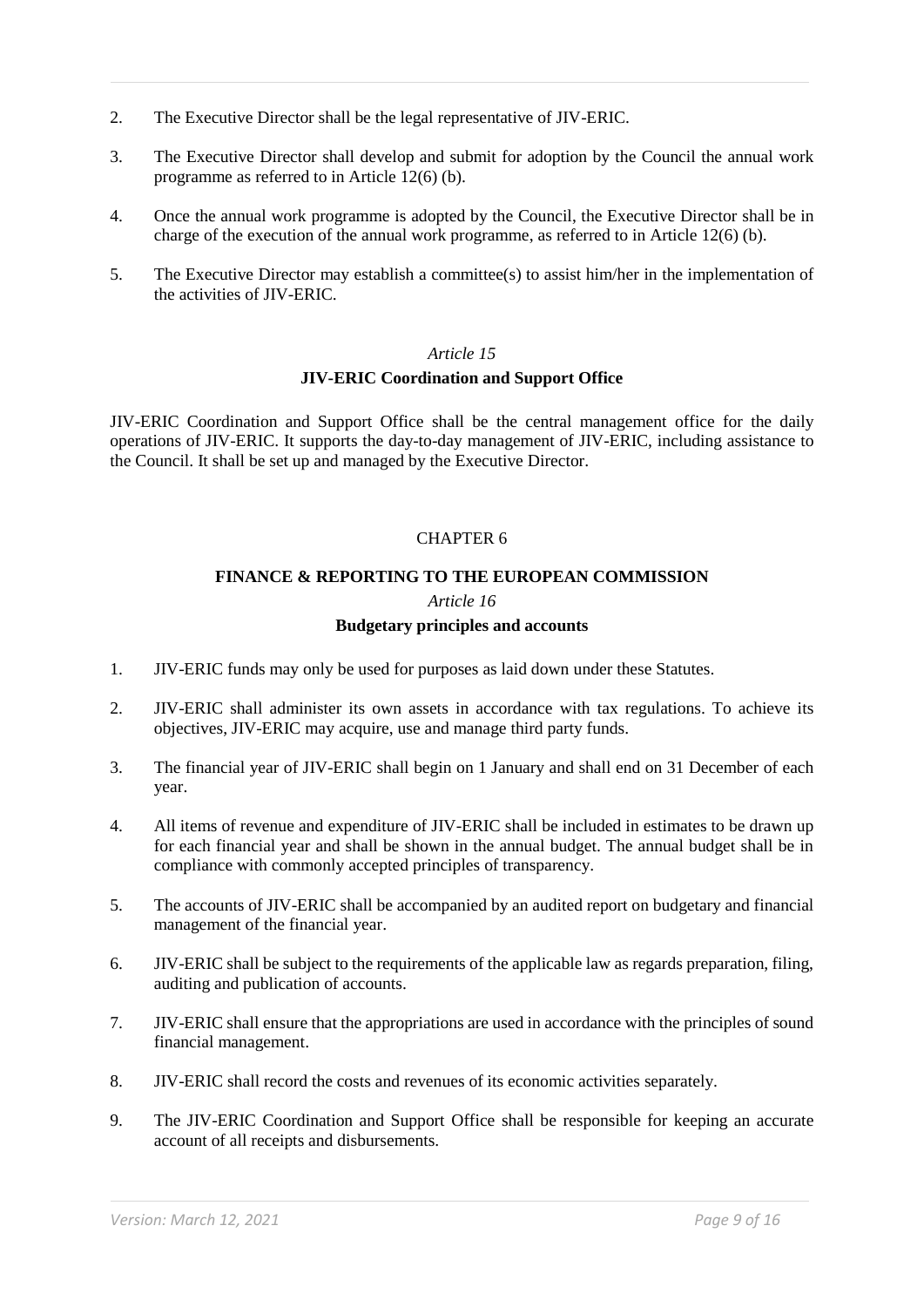## **Reporting**

- 1. JIV-ERIC shall produce an annual activity report, containing in particular the scientific, operational and financial aspects of its activities. The report shall be approved by the Council and transmitted to the Commission and relevant public authorities within six months from the end of the corresponding financial year. This report shall be made publicly available.
- 2. JIV-ERIC shall inform the European Commission of any circumstances which threaten to seriously jeopardise the achievement of JIV-ERIC tasks or hinder JIV-ERIC from fulfilling requirements laid down in Regulation (EC) No 723/2009.

# *Article 18*

## **Liability**

- 1. JIV-ERIC shall be liable for its debts.
- 2. The Members' financial liability towards JIV-ERIC's debts shall be limited to each individual Member's annual contribution as specified in Annex 2.
- 3. JIV-ERIC shall take appropriate insurance to cover the risks specific to the construction and operation of JIV-ERIC.

## CHAPTER 7

## **POLICIES**

## *Article 19*

## **Collaboration Agreements with Third Parties**

In cases where JIV-ERIC deems it beneficial, it may enter into a Collaboration Agreement with third parties, for example research institutes from countries that are not Members or Observers of JIV-ERIC.

## *Article 20*

## **Access Policies for Users**

- 1. JIV-ERIC shall strive to open access of the infrastructure within the limits and conditions of the access policies concerned.
- 2. According to the authorisation of the content providers and through an authentication approved by JIV-ERIC, data, tools and services offered by JIV-ERIC shall be open to the scientific community.
- 3. JIV-ERIC shall ensure that users agree to the terms and conditions governing access and that suitable security arrangements are in place regarding internal storage and handling of research data.
- 4**.** JIV-ERIC shall put in place well defined arrangements for investigating allegations of security breaches and confidentiality disclosures of research data.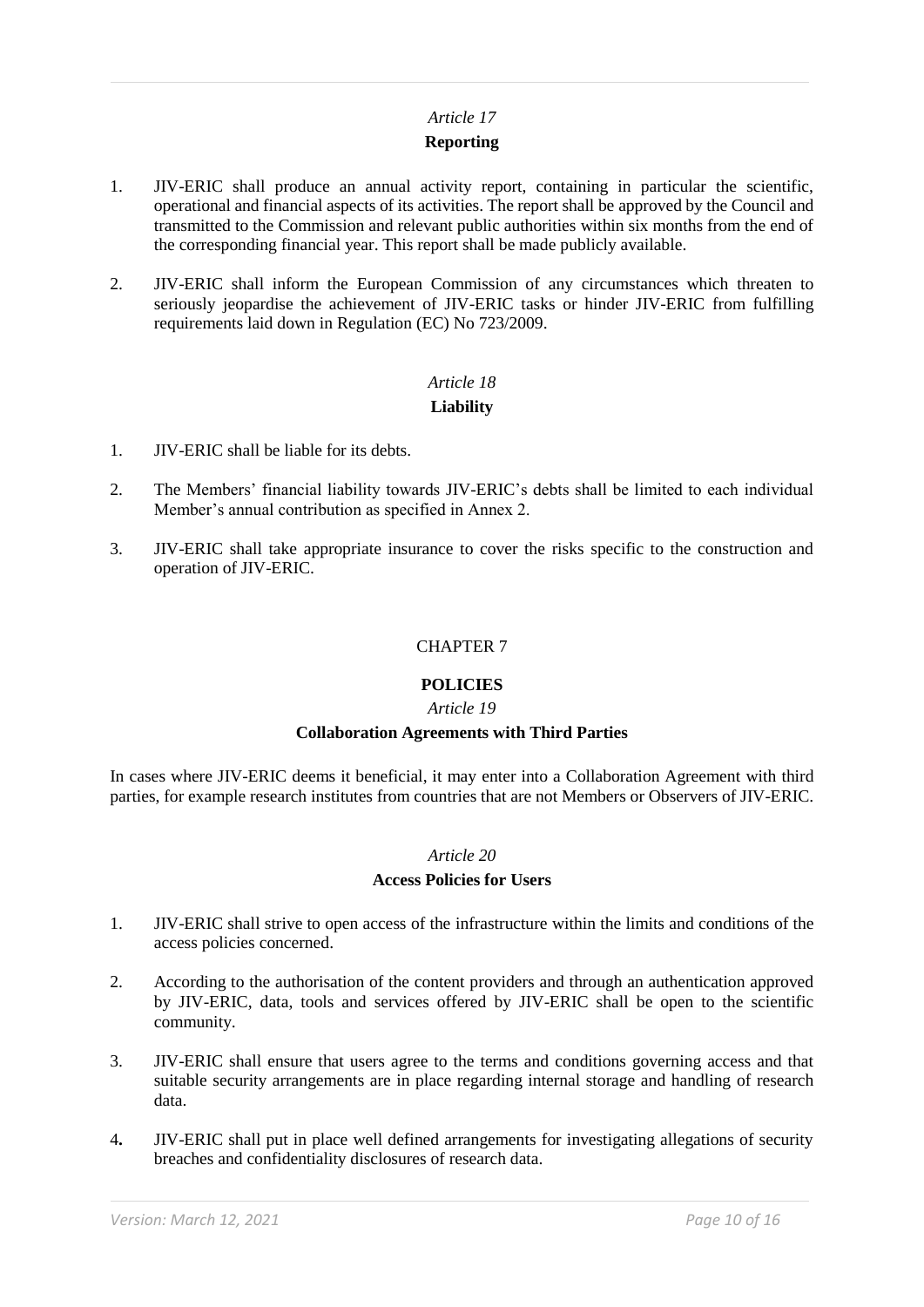## **Scientific evaluation policy**

- 1. In facilitating scientific research, JIV-ERIC shall adhere to principles of transparency and support a culture of 'best practices' as agreed and established by the collaboration with EVN.
- 2. Access to JIV-ERIC research facilities, observing and correlator time, shall be based on the scientific excellence and technical feasibility of project proposals, which shall be judged in peer reviews by independent experts, following the criteria and practices established in the EVN. Access to correlator time shall follow the allocation and scheduling of observing time.

## *Article 22*

## **Dissemination policy**

- 1. JIV-ERIC shall take all appropriate action to promote the infrastructure and its use in research and education.
- 2 JIV-ERIC shall encourage its users to make their research results publicly available and to make results available through JIV-ERIC.
- 3. JIV-ERIC shall establish a dissemination policy.

#### *Article 23*

## **Intellectual Property Rights (IPR) Policy**

- 1. With regard to the IPR necessary and generated by research and development of the JIV-ERIC correlator, the principle of ownership is recognised, but it may be shared by all active participants contributing to the research for the benefit of the development of the JIV-ERIC correlator. Within JIV-ERIC an integrated approach of guidelines and contracts for intellectual property shall be adopted regarding the rights of national research institutes dedicating infrastructure to JIV-ERIC covering technology transfer and sharing of IPR, for which the Executive Director shall propose Rules of Procedure to the Council.
- 2. JIV-ERIC shall provide guidance (for instance via website) to researchers to ensure that research using material made accessible through JIV-ERIC is undertaken within a framework that recognises the property rights of data owners.

## *Article 24*

## **Employment policy, including equal opportunities**

JIV-ERIC is an equal opportunity employer and shall select the best candidate, regardless of background, nationality, religion or gender. Employment contracts shall follow the national law of the country in which staff is employed.

*Article 25*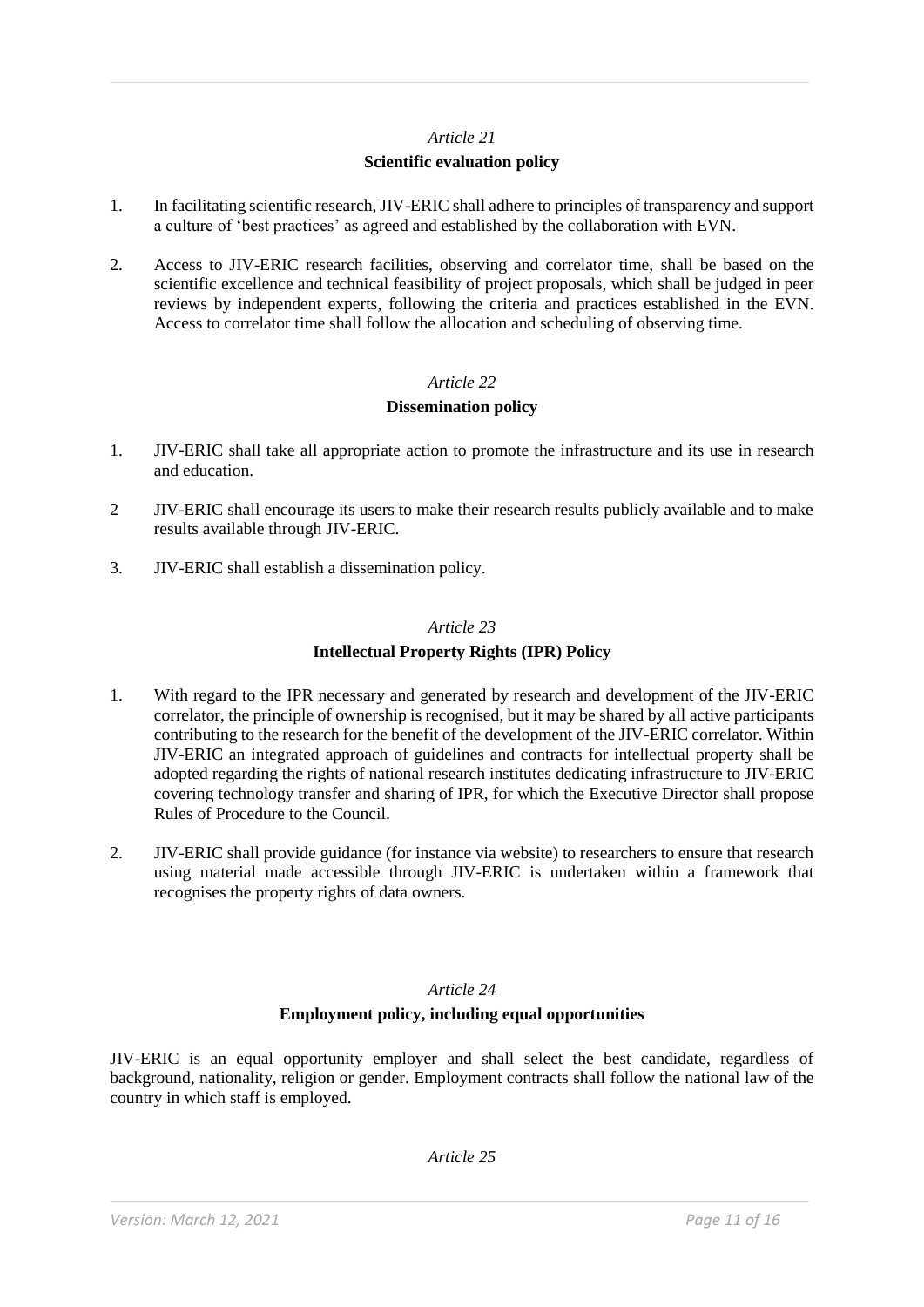### **Procurement Policy and Tax Exemption**

- 1. JIV-ERIC shall treat procurement candidates and tenderers equally and in a non-discriminatory way, independent of whether or not they are based in the European Union. The JIV-ERIC procurement policy shall respect the principles of transparency, non-discrimination and competition. The Council shall adopt Rules of Procedure defining all necessary details on exact procurement procedures and criteria.
- 2. The Executive Director shall be responsible for JIV-ERIC procurement. Tenders shall be published on the JIV-ERIC website and in the Members' and Observers' territories. The decision to award procurement shall be published on the JIV-ERIC website and include a justification.
- 3. Procurement by individual Members and Observers concerning JIV-ERIC activities shall be done in such a way that due consideration is given to JIV-ERIC needs, technical requirements and specifications issued by the relevant bodies and shall follow the applicable national regulations.
- 4. Tax exemptions based on Article 143(1) (g) and 151(1) (b) of Council Directive 2006/112/EC<sup>1</sup> and in accordance with Articles 50 and 51 of Council Implementing Regulation (EU) No  $282/2011<sup>2</sup>$  shall be limited to the value added tax for such goods and services which are for official use by JIV-ERIC, exceed the value of EUR 225, and are wholly paid and procured by JIV-ERIC. Procurement by individual Members shall not benefit from these exemptions. Without prejudice to Article 25(5) and (6), no further limits shall apply.
- 5. Tax exemptions shall apply to non-economic activities, not to economic activities.
- 6. VAT exemptions shall apply to goods and services for the scientific, technical and administrative operations undertaken by JIV-ERIC in line with its principle tasks. These include expenses for conferences, workshops and meetings directly linked to the official activities of JIV-ERIC but exclude travel and accommodation expenses.

#### *Article 26*

## **Data policy**

- 1. Generally Open Source and Open Access principles shall be favoured. The Executive Director shall propose to the Council for approval Rules of Procedure for data policy in relation to users of JIV-ERIC infrastructure, in accordance with the EVN policies.
- 2. JIV-ERIC shall make all tools publicly accessible and provide adequate documentation.

## CHAPTER 8

#### **DURATION, WINDING UP, DISPUTES, SET UP PROVISIONS**

## *Article 27*

## **Duration**

JIV-ERIC shall be established for an indefinite period of time.

<sup>2</sup> Council Implementing Regulation (EU) No 282/2011 of 15 March 2011 laying down implementing measures for Directive 2006/112/EC on the common system of value added tax (OJ L , 23.3.2001, p. 1).

 $\overline{a}$ 

<sup>1</sup> Council Directive 2006/112/EC of 28 November 2006 on the common system of value added tax (OJ L 347 , 11.12.2006, p. 1).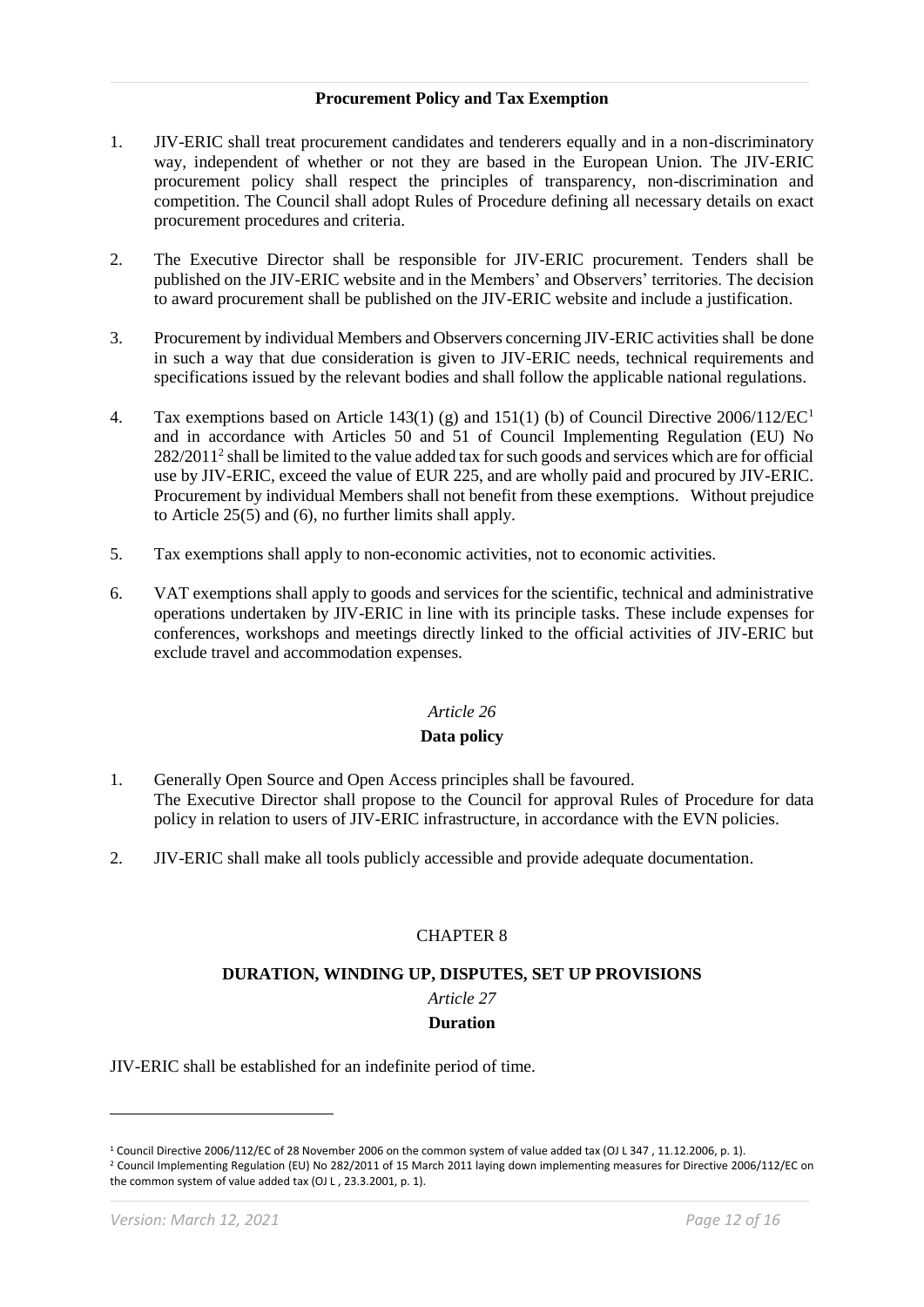## **Winding up**

- 1. The winding up of JIV-ERIC shall follow a decision of the Council in accordance with Article  $13(5)(d)$ .
- 2. Without undue delay and in any event within ten calendar days after adoption of the decision to wind up JIV-ERIC, JIV-ERIC shall notify the European Commission thereof.
- 3**.** Assets remaining after payment of JIV-ERIC debts shall be apportioned among the Members in proportion to their accumulated annual contribution to JIV-ERIC as specified in Annex 2.
- 4. Without undue delay and in any event within 10 days of the closure of the winding up procedure, JIV-ERIC shall notify the European Commission thereof.
- 5. JIV-ERIC shall cease to exist on the day on which the European Commission publishes the appropriate notice in the *Official Journal of the European Union*.

## *Article 29*

## **Applicable Law**

JIV-ERIC shall be governed, by precedence:

- a) by Union law, in particular Regulation (EC) No 723/2009;
- b) by law of The Netherlands in case of a matter not covered or only partly covered by EU law;
- c) by these Statutes;
- d) by the Rules of Procedure .

## *Article 30*

## **Disputes**

- 1. The Court of Justice of the European Union shall have jurisdiction over litigation among the Members in relation to JIV-ERIC, between members and JIV-ERIC and over any litigation to which the Union is a party.
- 2. Union legislation on jurisdiction shall apply to disputes between JIV-ERIC and third parties. In cases not covered by EU legislation, the law of the Netherlands shall determine the competent jurisdiction for the resolution of such disputes.

## *Article 31*

## **Availability of the Statutes**

- 1. At any point in time the valid version of the Statutes shall be publicly available at the JIV-ERIC website and at the statutory seat.
- 2. These Statutes shall be deemed authentic in all official language versions of the Members listed in Annex 1. In addition these Statutes shall also be deemed authentic in the official language versions of the EU Members not listed in Annex 1. No language version shall prevail.
- 3. Translation of the original version of the Statutes and of amendments that are published in the Official Journal shall be the prerogative of the European Commission. When translations are not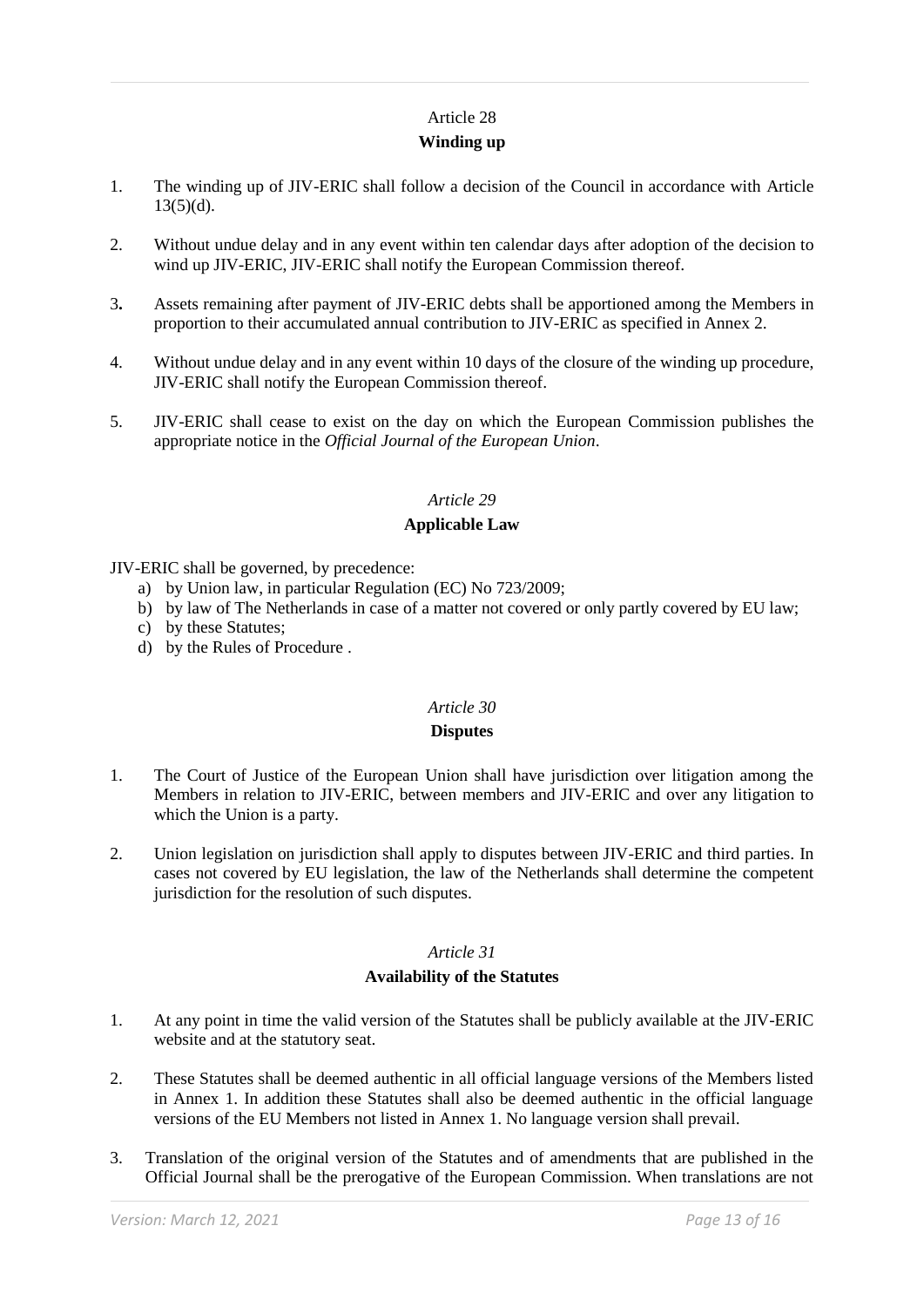provided for by the European Commission, these shall be provided by JIV-ERIC Coordination and Support Office.

## *Article 32*

## **Set up and Transitional Provisions**

- 1. A constitutional meeting of the Council shall be called by the host country as soon as possible but no later than forty-five calendar days after the Commission decision to set up JIV-ERIC enters into force.
- 2. The host country shall notify the founding Members of any specific urgent legal action that needs to be taken on behalf of JIV-ERIC before the constitutional meeting is held. Unless a founding Member objects within five working days after being notified, the legal action shall be carried out by a person duly authorised by the host state.
- 3. Until the establishment of JIV-ERIC, the current JIVE Board and JIVE director shall continue to act as the legal representative of the Dutch Foundation. The JIV-ERIC Executive Director shall be mandated by both the JIVE Board and the JIV-ERIC Council to determine the course of action during the JIVE transitional phase from a Dutch Foundation into a JIV-ERIC.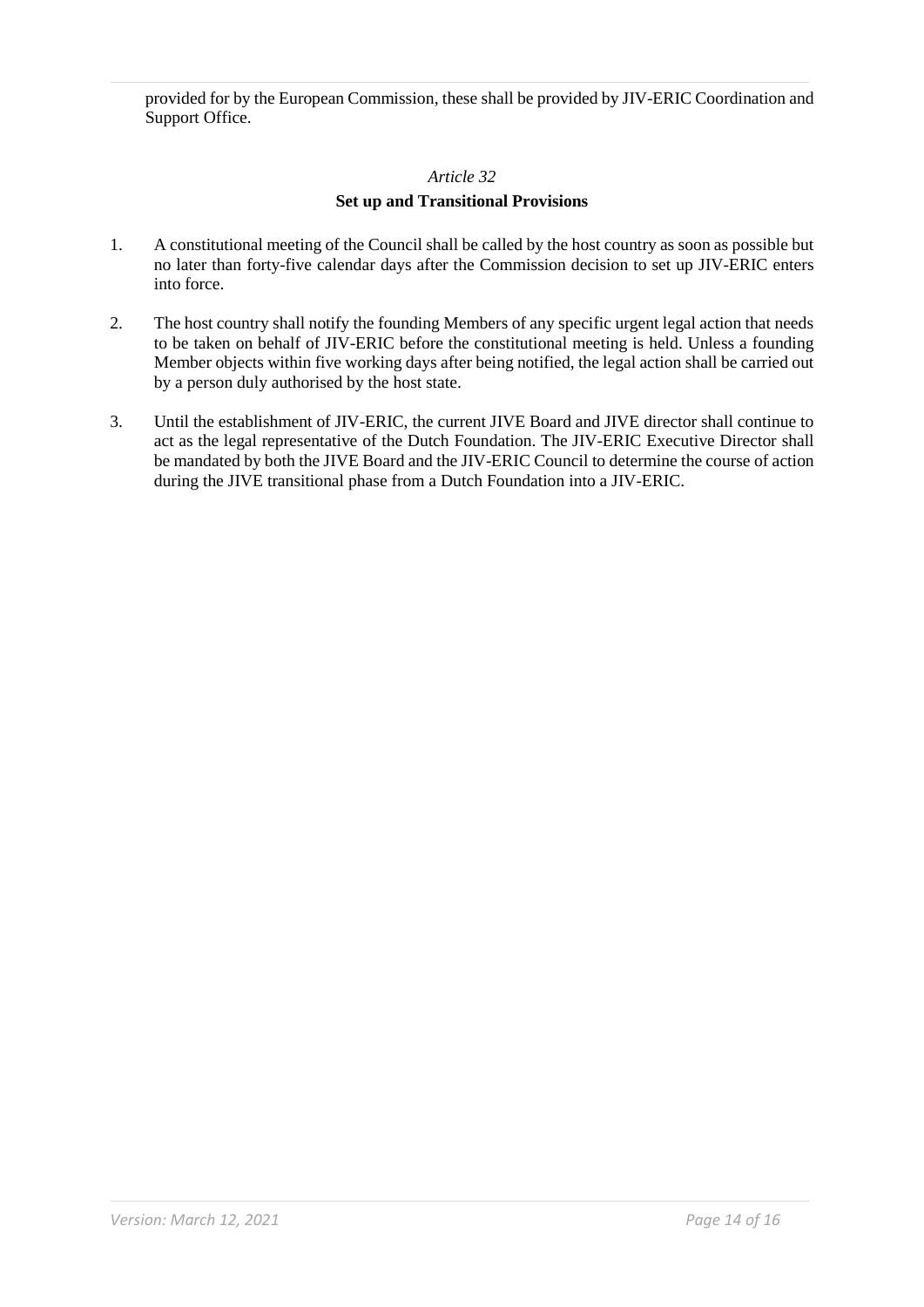## *ANNEX 1*

# **LIST OF MEMBERS AND OBSERVERS AND REPRESENTING ENTITIES**

| <b>Country or Intergovernmental organisation</b> | <b>Representing entity</b>                     |  |  |
|--------------------------------------------------|------------------------------------------------|--|--|
|                                                  | (i.e. ministry, research council)              |  |  |
| The French Republic                              | National Centre for Scientific Research (CNRS) |  |  |
| The Kingdom of the Netherlands                   | Nederlandse Organisatie voor Wetenschappelijk  |  |  |
|                                                  | Onderzoek (NWO)                                |  |  |
| The Kingdom of Sweden                            | Swedish Research Council (VR)                  |  |  |
| The Kingdom of the United Kingdom of Britain     | Science and Technology Facilities Council      |  |  |
| and North Ireland                                | (STFC)                                         |  |  |
| The Kingdom of Spain                             | Instituto Geográfico Nacional (IGN)            |  |  |
| The Republic of Latvia                           | Ministry of Education and Science of the       |  |  |
|                                                  | Republic of Latvia                             |  |  |
| The Republic of Italy                            | National Institute for Astrophysics (INAF)     |  |  |
|                                                  |                                                |  |  |
|                                                  |                                                |  |  |
|                                                  |                                                |  |  |
|                                                  |                                                |  |  |
|                                                  |                                                |  |  |

## **Members**

#### **Observers**

| <b>Country or Intergovernmental organisation</b> | <b>Representing entity</b><br>(i.e. ministry, research council) |  |  |
|--------------------------------------------------|-----------------------------------------------------------------|--|--|
|                                                  |                                                                 |  |  |
|                                                  |                                                                 |  |  |
|                                                  |                                                                 |  |  |
|                                                  |                                                                 |  |  |
|                                                  |                                                                 |  |  |
|                                                  |                                                                 |  |  |
|                                                  |                                                                 |  |  |
|                                                  |                                                                 |  |  |
|                                                  |                                                                 |  |  |
|                                                  |                                                                 |  |  |
|                                                  |                                                                 |  |  |
|                                                  |                                                                 |  |  |
|                                                  |                                                                 |  |  |